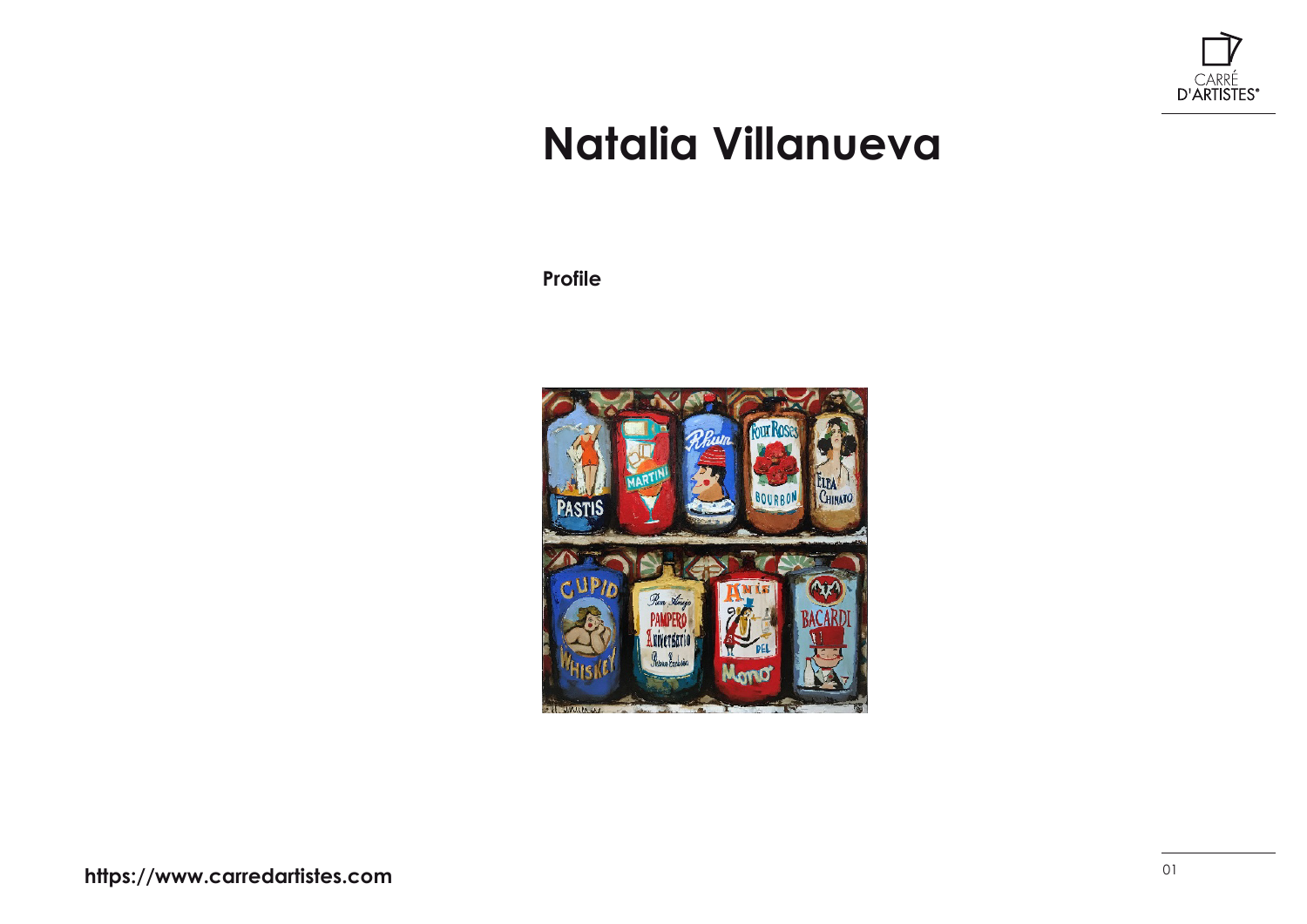

Biography

## Biography of Natalia Villanueva

During her childhood Natalia spent time with two of her neighbours, a ceramist and a painter, and who led her to discover art. She too felt the desire to create with her hands as well as her brush.

She grew up on the Catalan coast and deeply absorbed the marine atmosphere. Fascinated by this landscape, she went in search of the seaside in other countries (Morocco, Senegal, Italy, Spain). In contact with the fishing ports, sailors and solitary lighthouses, she found strength and inspiration for her painting.

At the same time, she was passionate about the marine works of the artist Juan Abello, who she met. Unsurprisingly, she chose to train as a ceramist at the Barcelona School of Industry. She completed her studies with courses in drawing, painting and printmaking. From this dual experience, she has preserved the taste of contact with the materials as well as the pleasures of drawing.

When she turned to painting, she decided to keep a manual aspect to her creations. She incorporates ceramics in her paintings, combining layers of glass enamel with the oil and acrylic paints that she applies with a spatula. This mixed media painting lends her work the shine and lustre of colours that is characteristic of ceramics. The juxtaposition of materials used allows her to create contrast between bright areas and opaque areas.

Natalia paints imaginary seascapes, inspired environments in which she has always existed. Her work brings the figurative to a purified representation. She releases the seascape by giving lots of light, contrast and texture to her work. Her approach is to modernize and revive the tradition of nautical painting.

Natalia uses a marine theme to convey to the viewer the feeling of freedom, strength and the will to live.

Pendant son enfance, Natalia fréquente deux voisins, un céramiste et un peintre, qui lui font découvrir l'art. Elle ressent à son tour le désir de créer de ses mains autant qu'au pinceau.

Elle grandit sur la Côte Catalane et s'imprègne fortement de l'atmosphère marine. Passionnée par ces paysages, elle part à la rencontre d'autres pays de bord de mer (Maroc, Sénégal, Italie, Espagne). Au contact des ports de pêche, des marins et des phares solitaires, elle trouve une force et une inspiration pour sa peinture.

Parallèlement, elle se passionne pour les œuvres marines de l'artiste Juan Abello qu'elle rencontre. Naturellement, elle s'oriente vers une formation de céramiste à l'Ecole Industrielle de Barcelone. Elle complète sa formation par des cours de dessin, de peinture et de gravure. De cette double expérience, elle conserve le goût du toucher des matières d'une part et le plaisir du dessin d'autre part.

Lorsqu'elle s'oriente vers la peinture, elle décide de conserver dans sa création une part de travail manuel. Elle choisit d'incorporer de la céramique à ses œuvres picturales. Elle allie des couches d'émaux de verre à de la peinture à l'huile et à l'acrylique appliquées à la spatule. Cette technique mixte offre à sa peinture la brillance et l'éclat des couleurs propres à la céramique. La juxtaposition de matières permet de créer des contrastes entre des zones lumineuses et des zones opaques.

Natalia projette des paysages maritimes imaginaires, inspirés des ambiances dans lesquelles elle baigne depuis toujours. Son travail ramène la figuration à une représentation épurée. Elle libère le paysage marin en donnant beaucoup de lumière, de contrastes et de textures à ses œuvres. Sa démarche consiste à moderniser et à réanimer la tradition de la peinture marine.

Natalia utilise le thème marin pour transmettre au spectateur des sensations de liberté, de force et d'envie de vivre.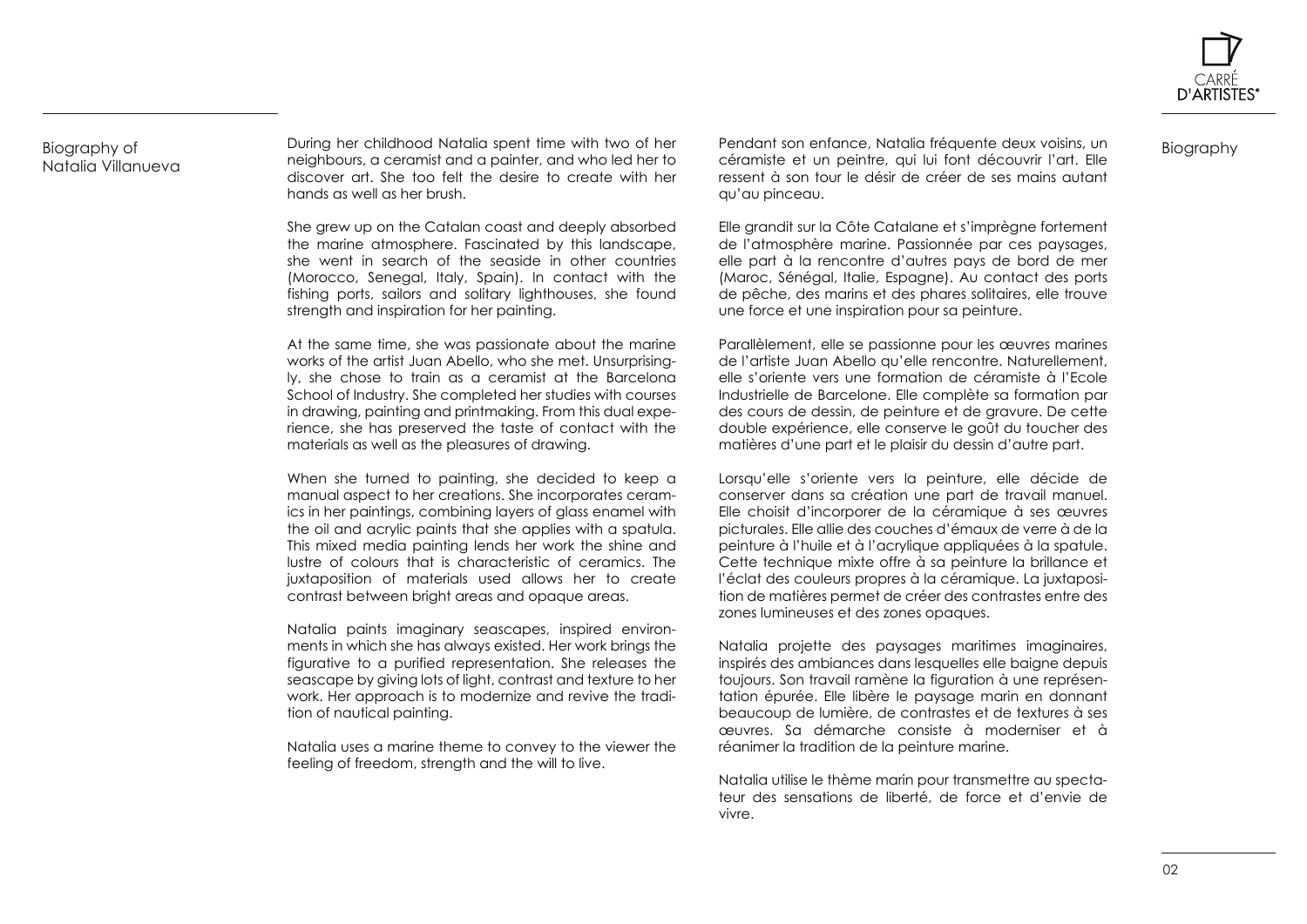

Artwork of Natalia Villanueva Artwork



**Bodega** 2018 | Oil| 100x100cm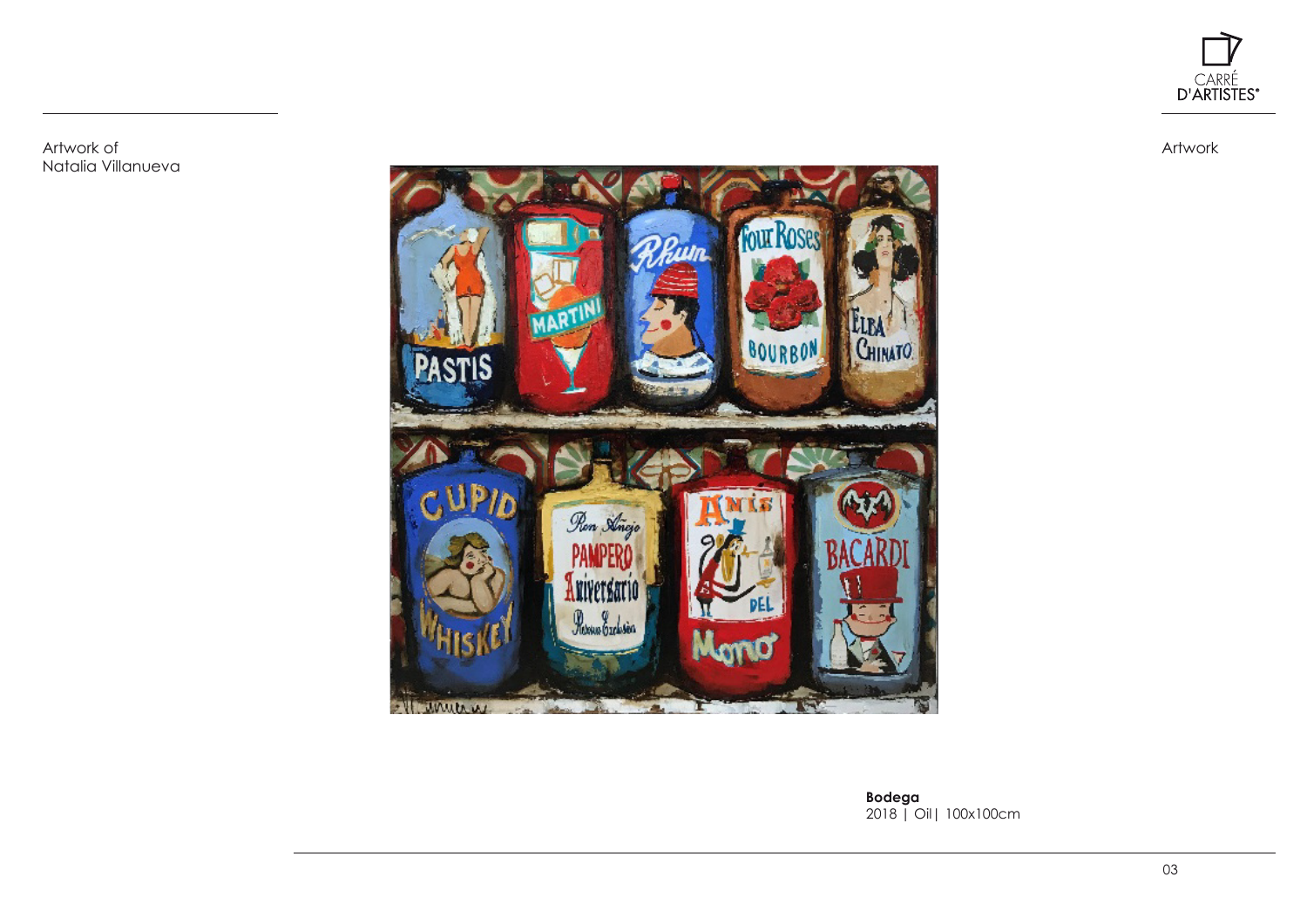

Artwork

Artwork of Natalia Villanueva



**Bonito del norte** 2018 | Mixed | 25x25cm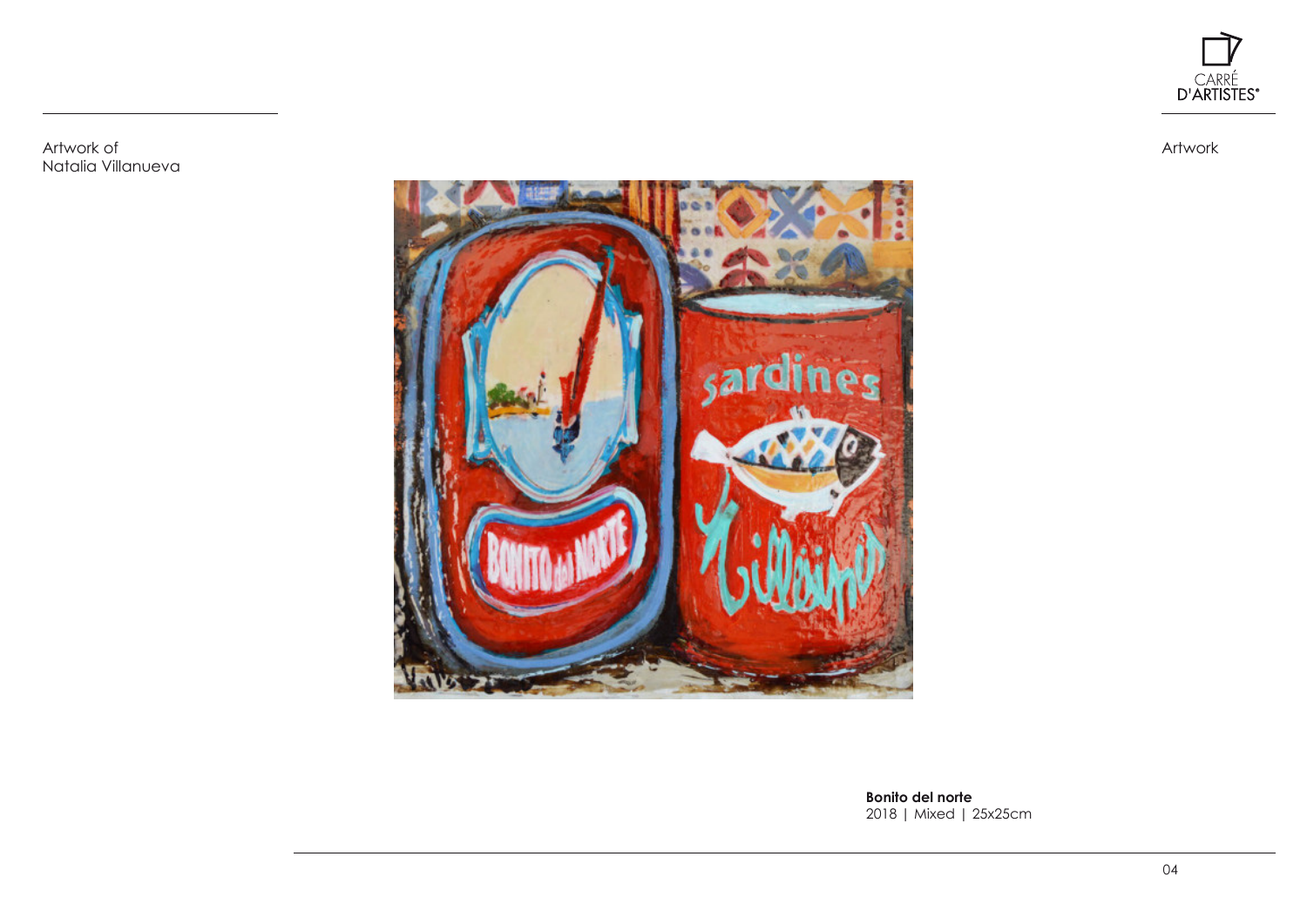

Artwork

Artwork of Natalia Villanueva



**Puerto pesquero con faro** 2018 | Mixed | 100x100cm